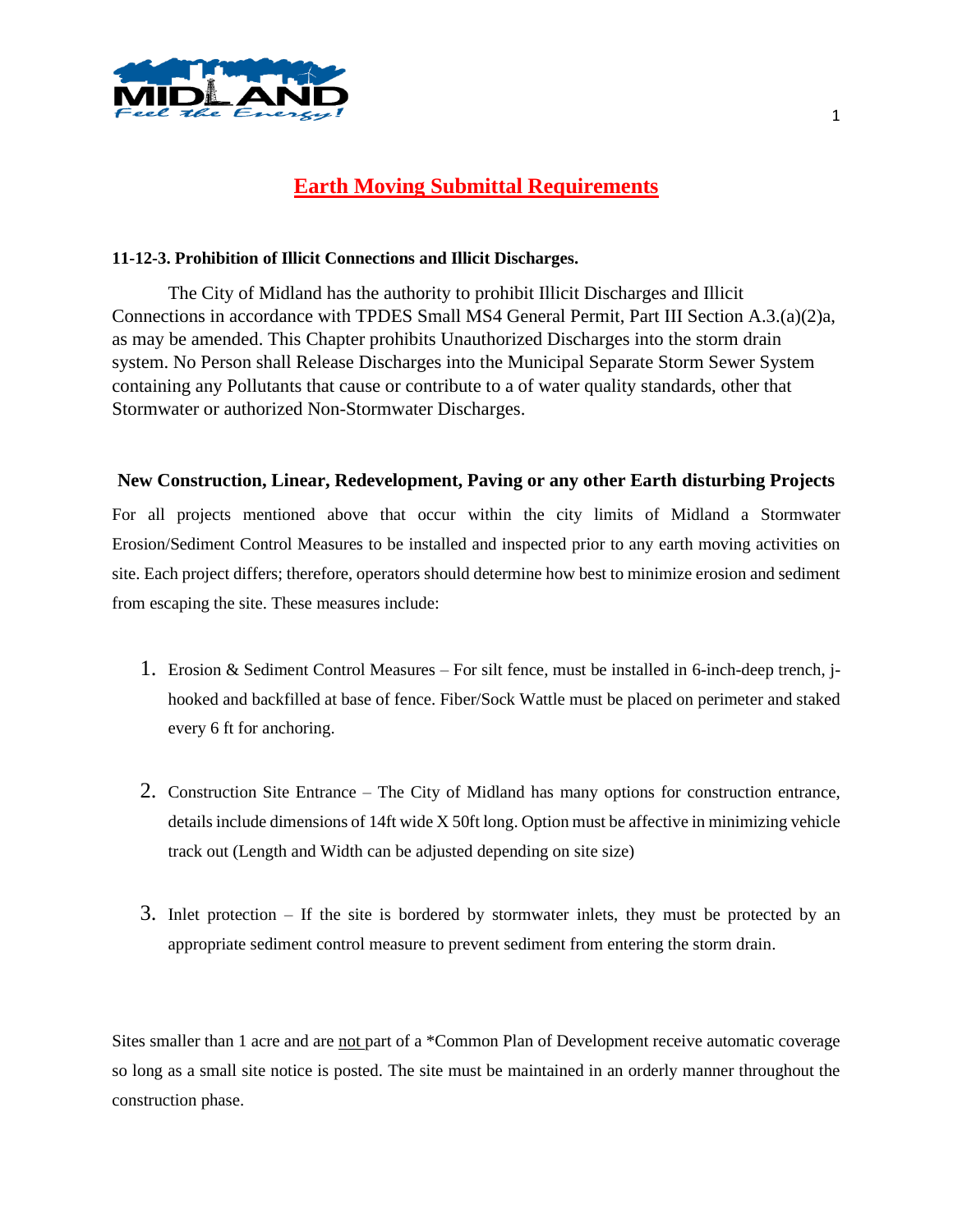

Sites between 1-5 acres and not considered to be \*Common Plan of Development are required to have a prepared SWPPP (Stormwater Pollution Prevention Plan). Erosion control measures must be installed before earth disturbing commences on site. **Also, must submit site plan and an erosion control page with detailed measures and a Prepared SWPPP.** 

Sites larger than 5 acres or part of the \*Common Plan of Development must file for also receive TPDES approved permit with the operator number for that site. Large site operators must submit a copy of that notice the City of Midland Stormwater Administrator [\(stormwater@midlandtexas.gov\)](mailto:stormwater@midlandtexas.gov) **Also, must submit erosion control page, site map with detailed measures for erosion control and a Prepared SWPPP.** 

**Common Plan of Development:** Defined as a construction activity that is completed in separate stages, phases or in conjunction with other construction activities. A common plan of development (AKA common plan of development or sale) is identified by documentation for the construction project that identifies the scope of the project, and may include plats, blueprints, marketing plans, contracts, building permits, a public notice or hearing, zoning requests, or other similar documentation and activities. Not all times will a common plan of development include all construction projects within the jurisdiction of a public entity (e.g., a city of university). Construction of roads or buildings in different parts of the jurisdiction would be considered "common plans" (e.g., a building and its associated parking lot and driveways, airport runway and associated taxiways, a building complex, etc.) Where discrete construction projects occur within a larger common plan of development or sale but are located ¼ mile or more apart, and the area between the projects is not being disturbed, each individual project can be treated as a separate plan of development or sale, provided that nay interconnecting road, pipeline or utility project that is part of the same "common plan" is not included in the area to be disturbed.

\*Note: All developers in the City of Midland that develop small sites (1-5 acres); and large sites (5 or more acres) are required to submit a copy of the Notice of Intent (NOI) or Construction Site Notice (CSN) to the City of Midland 7 days prior to the beginning any site preparation.